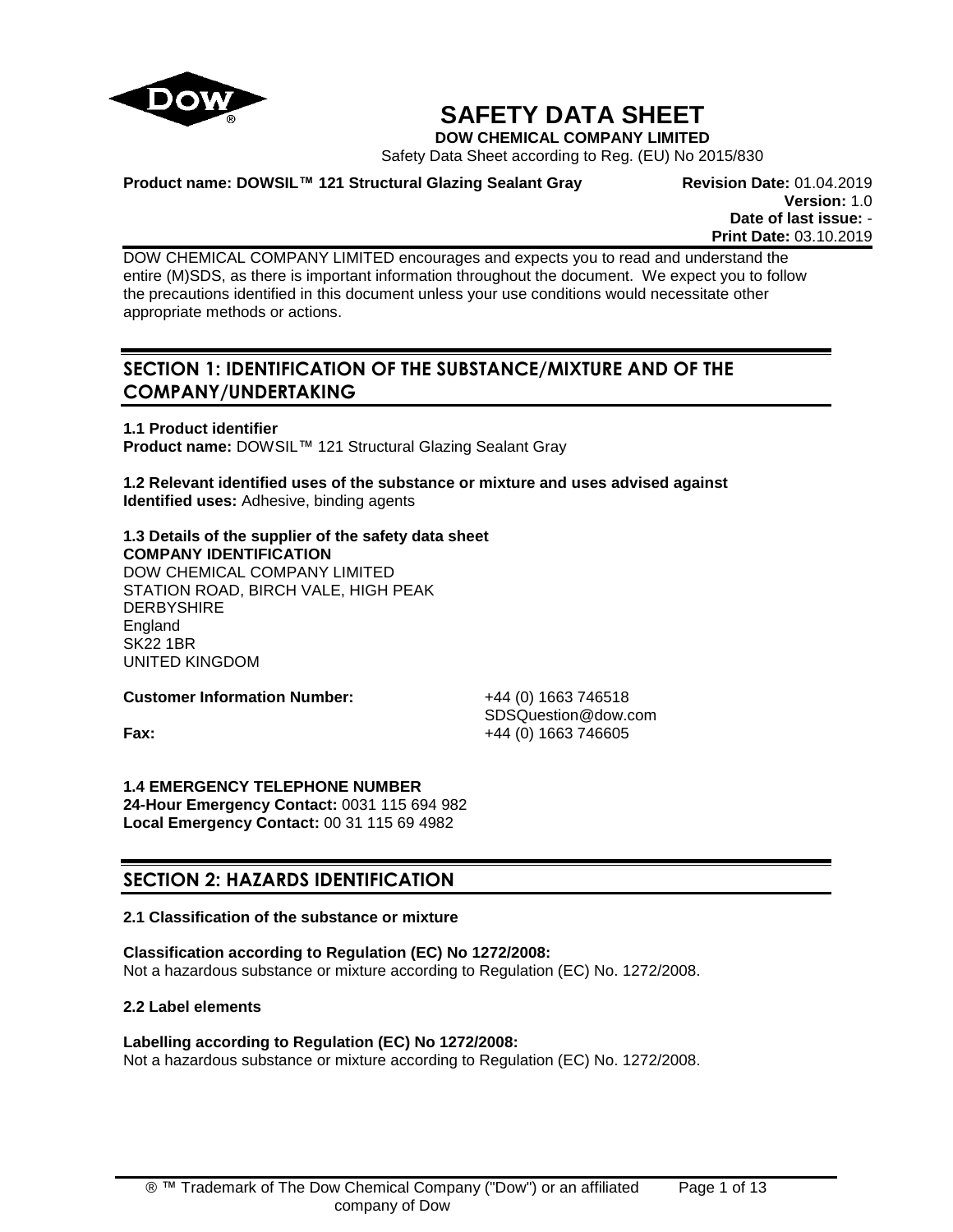### **2.3 Other hazards**

This product contains dodecamethylcyclohexasiloxane (D6) that has been identified by the Member State Committee of ECHA as fulfilling the vPvB criteria laid down in Annex XIII to Regulation (EC) No 1907/2006. See Section 12 for additional information.

# **SECTION 3: COMPOSITION/INFORMATION ON INGREDIENTS**

#### **Chemical nature:** Silicone compound **3.2 Mixtures**

This product is a mixture.

| <b>CASRN/</b><br>$EC-No.$<br>Index-No. | <b>REACH</b><br><b>Registration</b><br><b>Number</b> | <b>Concentration</b> | <b>Component</b> | <b>IClassification:</b><br><b>REGULATION (EC) No</b><br>1272/2008 |
|----------------------------------------|------------------------------------------------------|----------------------|------------------|-------------------------------------------------------------------|
|                                        |                                                      |                      |                  |                                                                   |

PBT and vPvB substance

| <b>CASRN</b><br>540-97-6<br>EC-No.<br>208-762-8<br>Index-No.  |                                            | $>= 0.54 - \le 0.55$ % Dodecamethyl | cyclohexasiloxane  | Not classified |
|---------------------------------------------------------------|--------------------------------------------|-------------------------------------|--------------------|----------------|
|                                                               | Substances with a workplace exposure limit |                                     |                    |                |
| <b>CASRN</b><br>$57-11-4$<br>EC-No.<br>200-313-4<br>Index-No. | 01-2119543894-28                           | $\ge$ = 1.1 - $\le$ = 1.2 %         | lOctadecanoic acid | Not classified |

# **SECTION 4: FIRST AID MEASURES**

# **4.1 Description of first aid measures**

**General advice:**

If potential for exposure exists refer to Section 8 for specific personal protective equipment.

**Inhalation:** Move person to fresh air; if effects occur, consult a physician.

**Skin contact:** Wash off with plenty of water.

**Eye contact:** Flush eyes thoroughly with water for several minutes. Remove contact lenses after the initial 1-2 minutes and continue flushing for several additional minutes. If effects occur, consult a physician, preferably an ophthalmologist.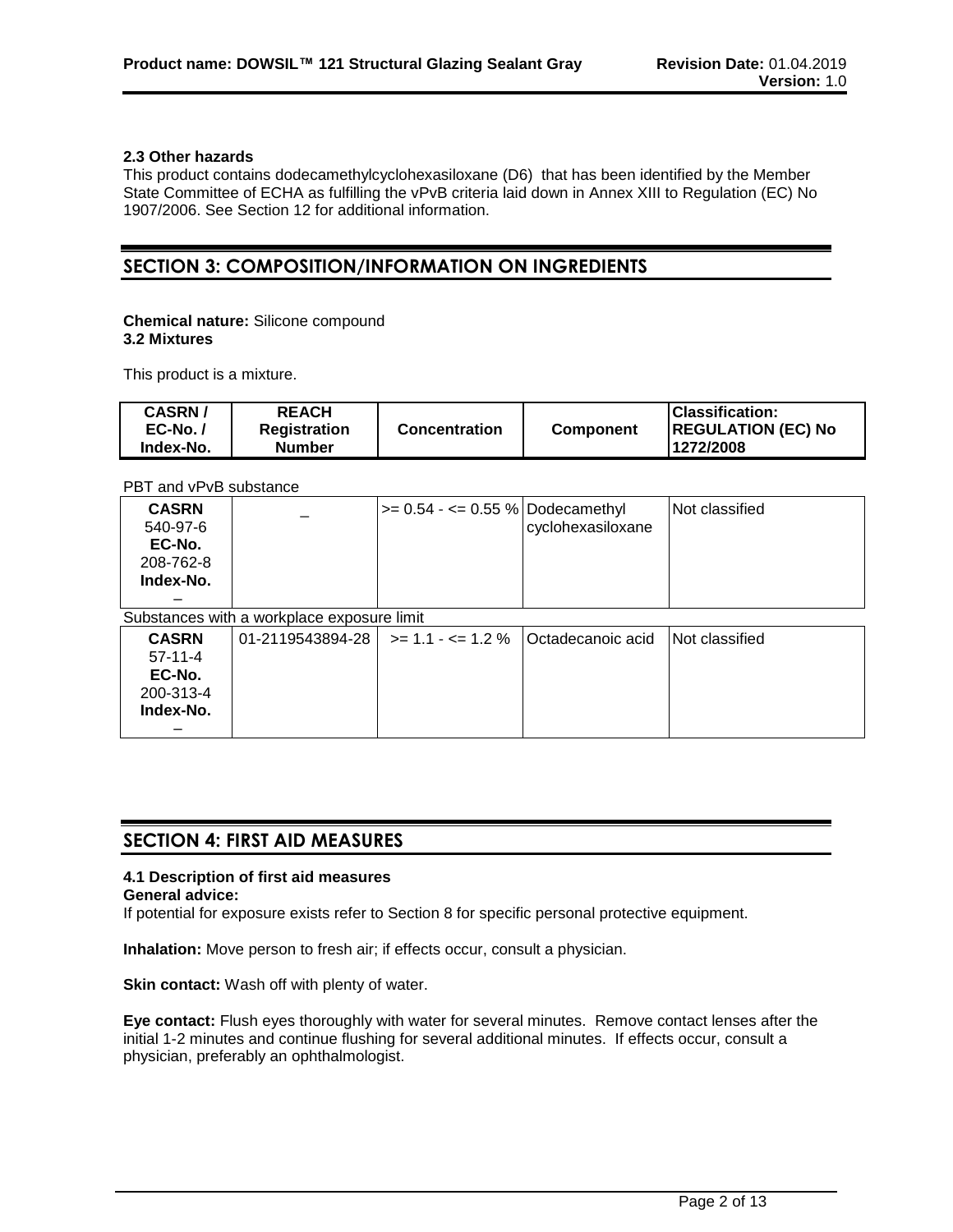**Ingestion:** No emergency medical treatment necessary.

#### **4.2 Most important symptoms and effects, both acute and delayed:**

Aside from the information found under Description of first aid measures (above) and Indication of immediate medical attention and special treatment needed (below), any additional important symptoms and effects are described in Section 11: Toxicology Information.

#### **4.3 Indication of any immediate medical attention and special treatment needed**

**Notes to physician:** No specific antidote. Treatment of exposure should be directed at the control of symptoms and the clinical condition of the patient.

# **SECTION 5: FIREFIGHTING MEASURES**

#### **5.1 Extinguishing media**

**Suitable extinguishing media:** Water spray Alcohol-resistant foam Carbon dioxide (CO2) Dry chemical

**Unsuitable extinguishing media:** None known.

**5.2 Special hazards arising from the substance or mixture Hazardous combustion products:** Carbon oxides Silicon oxides

**Unusual Fire and Explosion Hazards:** Exposure to combustion products may be a hazard to health.

#### **5.3 Advice for firefighters**

**Fire Fighting Procedures:** Use extinguishing measures that are appropriate to local circumstances and the surrounding environment. Use water spray to cool unopened containers. Remove undamaged containers from fire area if it is safe to do so. Evacuate area.

**Special protective equipment for firefighters:** Wear self-contained breathing apparatus for firefighting if necessary. Use personal protective equipment.

# **SECTION 6: ACCIDENTAL RELEASE MEASURES**

**6.1 Personal precautions, protective equipment and emergency procedures:** Follow safe handling advice and personal protective equipment recommendations.

**6.2 Environmental precautions:** Discharge into the environment must be avoided. Prevent further leakage or spillage if safe to do so. Retain and dispose of contaminated wash water. Local authorities should be advised if significant spillages cannot be contained.

**6.3 Methods and materials for containment and cleaning up:** Wipe up or scrape up and contain for salvage or disposal. Local or national regulations may apply to releases and disposal of this material, as well as those materials and items employed in the cleanup of releases. You will need to determine which regulations are applicable. For large spills, provide dyking or other appropriate containment to keep material from spreading. If dyked material can be pumped, Sections 13 and 15 of this SDS provide information regarding certain local or national requirements.

### **6.4 Reference to other sections:**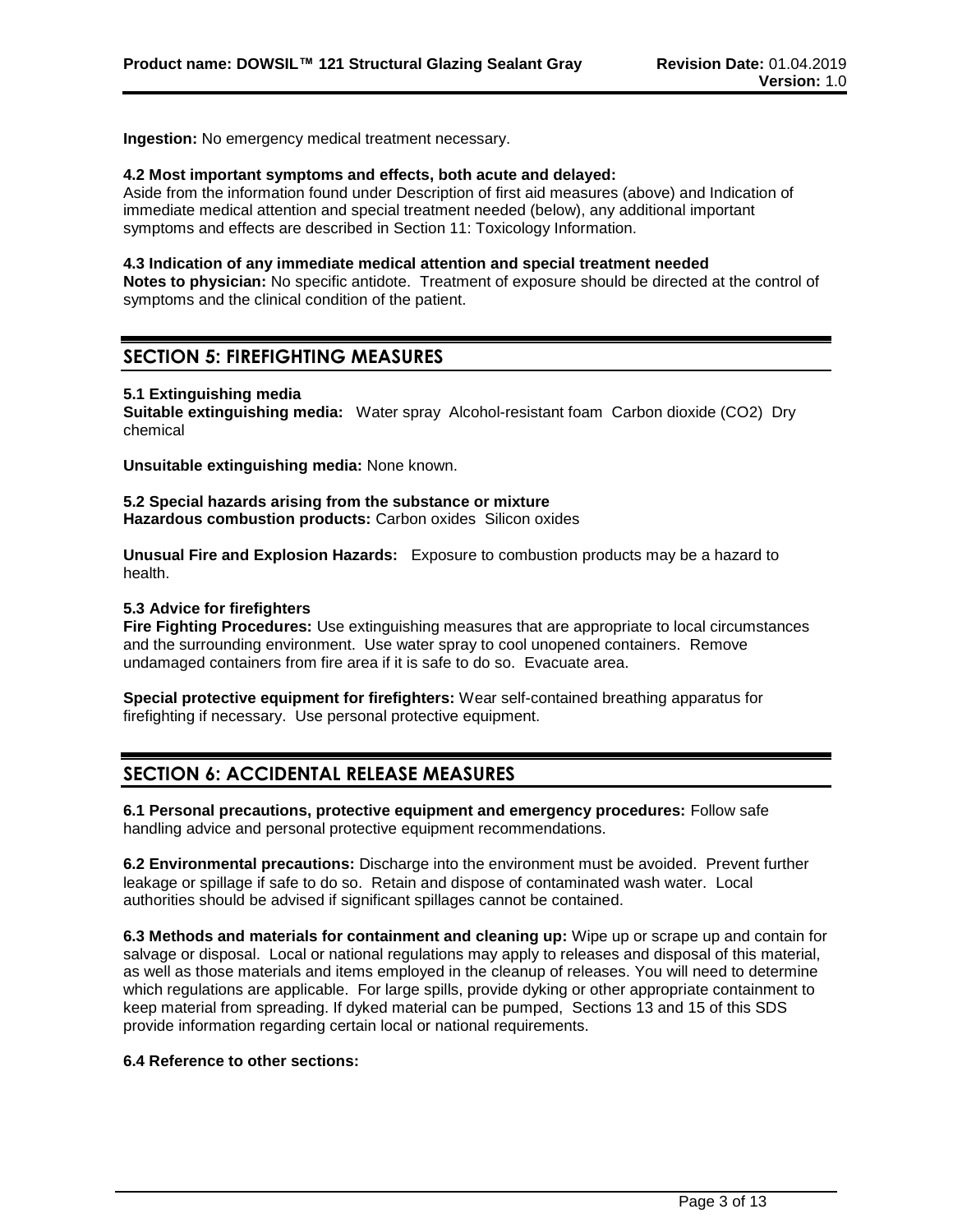See sections: 7, 8, 11, 12 and 13.

# **SECTION 7: HANDLING AND STORAGE**

**7.1 Precautions for safe handling:** Take care to prevent spills, waste and minimize release to the environment. Handle in accordance with good industrial hygiene and safety practice. Use only with adequate ventilation. See Engineering measures under EXPOSURE CONTROLS/PERSONAL PROTECTION section.

**7.2 Conditions for safe storage, including any incompatibilities:** Keep in properly labelled containers. Store in accordance with the particular national regulations.

Do not store with the following product types: Strong oxidizing agents. Unsuitable materials for containers**:** None known.

**7.3 Specific end use(s):** See the technical data sheet on this product for further information.

# **SECTION 8: EXPOSURE CONTROLS/PERSONAL PROTECTION**

#### **8.1 Control parameters**

If exposure limits exist, they are listed below. If no exposure limits are displayed, then no values are applicable.

| <b>Component</b>  | <b>Regulation</b> | Type of listing       | Value/Notation      |
|-------------------|-------------------|-----------------------|---------------------|
| Octadecanoic acid | <b>ACGIH</b>      | <b>TWA Inhalable</b>  | $10 \text{ mg/m}$ 3 |
|                   |                   | fraction              |                     |
|                   | <b>ACGIH</b>      | <b>TWA Respirable</b> | $3$ mg/m $3$        |
|                   |                   | fraction              |                     |
|                   | Dow IHG           | TWA                   | 10 mg/m $3$         |

#### **Derived No Effect Level**

Dodecamethyl cyclohexasiloxane

### **Workers**

| <b>Acute systemic effects</b> |            | <b>Acute local effects</b> |            | Long-term systemic<br>effects |            | Long-term local effects |               |
|-------------------------------|------------|----------------------------|------------|-------------------------------|------------|-------------------------|---------------|
| Dermal                        | Inhalation | Dermal                     | Inhalation | Dermal                        | Inhalation | Dermal                  | Inhalation    |
| n.a.                          | n.a.       | n.a.                       | 6.1 ma/m3  | n.a.                          | 11 ma/m3   | n.a.                    | 1.22 mg/m $3$ |

#### **Consumers**

| <b>Acute systemic effects</b> |            | <b>Acute local effects</b> |        | Long-term systemic effects |        |            | Long-term local<br>effects |        |            |
|-------------------------------|------------|----------------------------|--------|----------------------------|--------|------------|----------------------------|--------|------------|
| Dermal                        | Inhalation | Oral                       | Dermal | Inhalation                 | Dermal | Inhalation | Oral                       | Dermal | Inhalation |
| n.a.                          | n.a.       | 1.7                        | n.a.   | 1.5                        | n.a.   | 2.7        | 1.7                        | n.a.   | 0.3        |
|                               |            | mg/kg                      |        | mg/m3                      |        | mg/m3      | mg/kg                      |        | mq/m3      |
|                               |            | bw/day                     |        |                            |        |            | bw/day                     |        |            |

### Octadecanoic acid

#### **Workers**

| <b>Acute systemic effects</b> |            |        | <b>Acute local effects</b> | Long-term systemic<br>effects |            | Long-term local effects |            |
|-------------------------------|------------|--------|----------------------------|-------------------------------|------------|-------------------------|------------|
| Dermal                        | Inhalation | Dermal | Inhalation                 | Dermal                        | Inhalation | Dermal                  | Inhalation |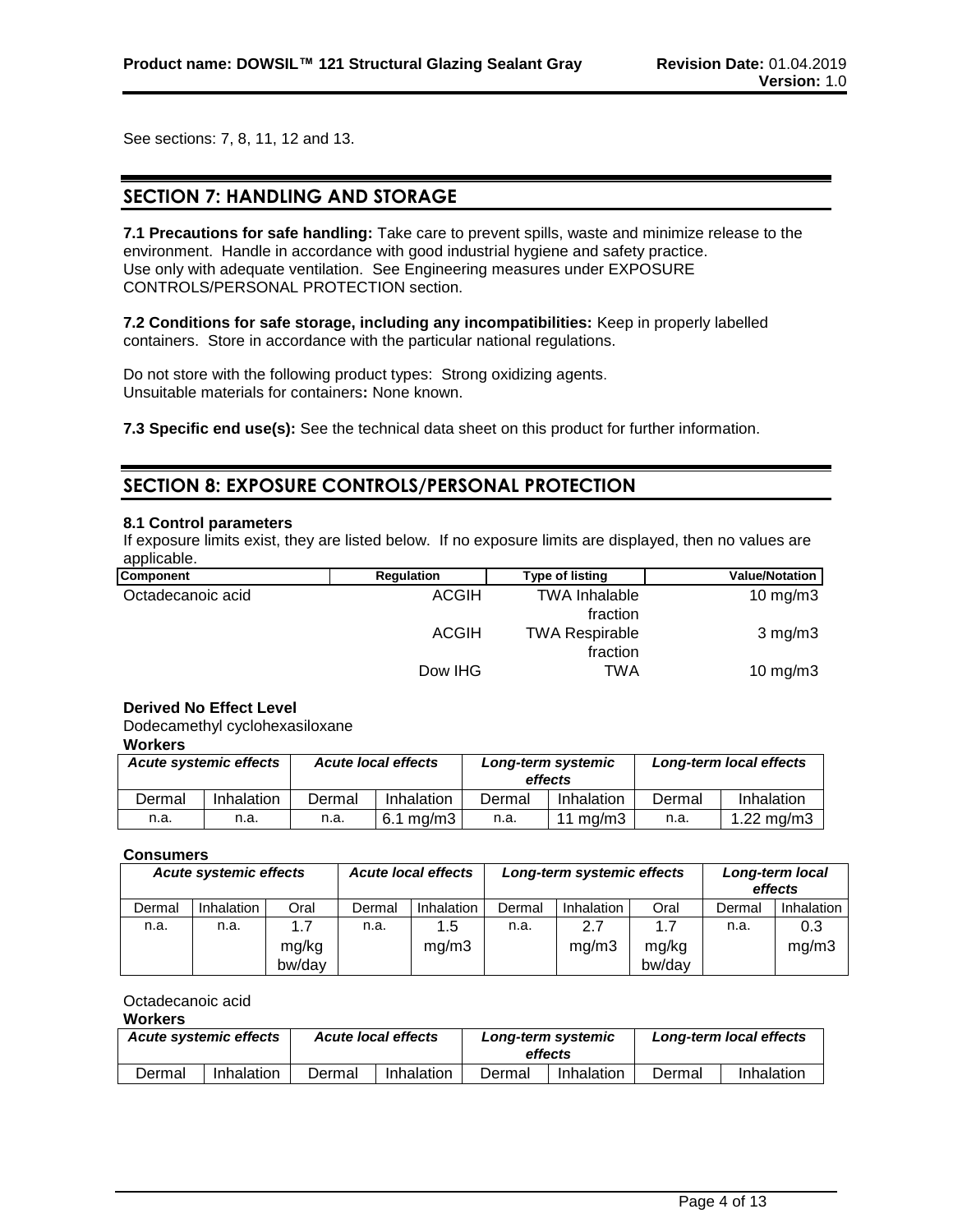| n.a. | 11.a. | n.a. | n n<br>11.d. | 10<br>mg/kg | 7.63  | n n<br>н.а. | n.a. |
|------|-------|------|--------------|-------------|-------|-------------|------|
|      |       |      |              | bw/day      | mq/m3 |             |      |

#### **Consumers**

| <b>Acute local effects</b><br>Acute systemic effects |                   |      | Long-term systemic effects |                   |                   | Long-term local<br>effects |                        |        |            |
|------------------------------------------------------|-------------------|------|----------------------------|-------------------|-------------------|----------------------------|------------------------|--------|------------|
| Dermal                                               | <b>Inhalation</b> | Oral | Dermal                     | <b>Inhalation</b> | Dermal            | Inhalation                 | Oral                   | Dermal | Inhalation |
| n.a.                                                 | n.a.              | n.a. | n.a.                       | n.a.              | 5 mg/kg<br>bw/day | 4.348<br>mg/m3             | 2.5<br>mg/kg<br>bw/day | n.a.   | n.a.       |

### **Predicted No Effect Concentration**

Dodecamethyl cyclohexasiloxane

| <b>Compartment</b>          | <b>PNEC</b>   |
|-----------------------------|---------------|
| <b>Fresh water sediment</b> | 2.826 mg/kg   |
| Marine sediment             | $0.282$ mg/kg |
| Soil                        | 3.336 mg/kg   |
| Sewage treatment plant      | $> 1.0$ mg/l  |

### **8.2 Exposure controls**

**Engineering controls:** Use local exhaust ventilation, or other engineering controls to maintain airborne levels below exposure limit requirements or guidelines. If there are no applicable exposure limit requirements or guidelines, general ventilation should be sufficient for most operations. Local exhaust ventilation may be necessary for some operations.

#### **Individual protection measures**

**Eye/face protection:** Use safety glasses (with side shields).

#### **Skin protection**

**Hand protection:** Use gloves chemically resistant to this material when prolonged or frequently repeated contact could occur. Use chemical resistant gloves classified under Standard EN374: Protective gloves against chemicals and micro-organisms. Examples of preferred glove barrier materials include: Neoprene. Nitrile/butadiene rubber ("nitrile" or "NBR"). Polyvinyl chloride ("PVC" or "vinyl"). When prolonged or frequently repeated contact may occur, a glove is recommended to prevent contact with the solid material. NOTICE: The selection of a specific glove for a particular application and duration of use in a workplace should also take into account all relevant workplace factors such as, but not limited to: Other chemicals which may be handled, physical requirements (cut/puncture protection, dexterity, thermal protection), potential body reactions to glove materials, as well as the instructions/specifications provided by the glove supplier.

**Other protection:** Wear clean, body-covering clothing.

**Respiratory protection:** Respiratory protection should be worn when there is a potential to exceed the exposure limit requirements or guidelines. If there are no applicable exposure limit requirements or guidelines, wear respiratory protection when adverse effects, such as respiratory irritation or discomfort have been experienced, or where indicated by your risk assessment process. For most conditions no respiratory protection should be needed; however, if discomfort is experienced, use an approved air-purifying respirator. Use the following CE approved air-purifying respirator: Organic vapor cartridge with a particulate pre-filter, type AP2 (meeting standard EN 14387).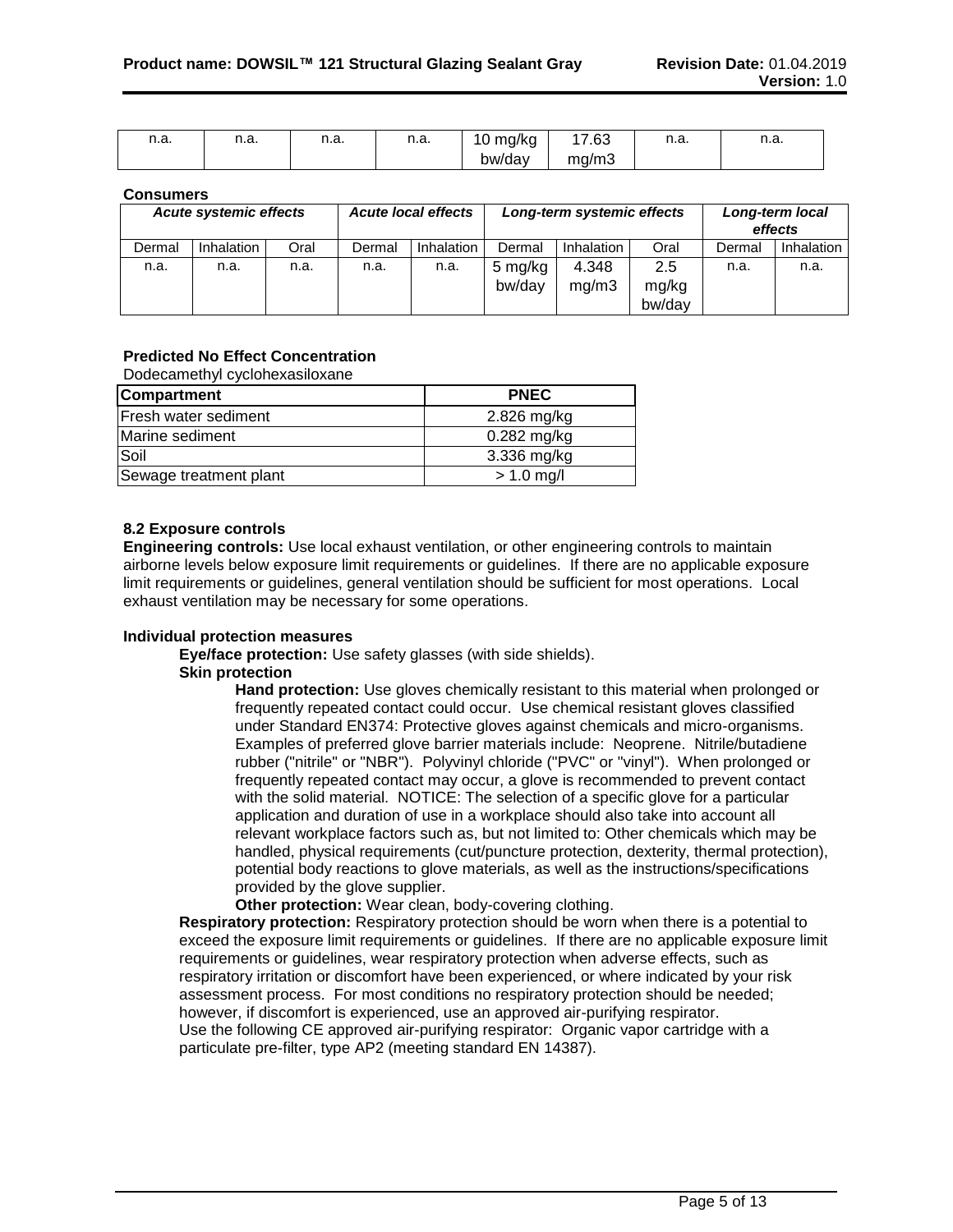### **Environmental exposure controls**

See SECTION 7: Handling and storage and SECTION 13: Disposal considerations for measures to prevent excessive environmental exposure during use and waste disposal.

# **SECTION 9: PHYSICAL AND CHEMICAL PROPERTIES**

| 9.1 Information on basic physical and chemical properties<br>Appearance |                                                          |
|-------------------------------------------------------------------------|----------------------------------------------------------|
| <b>Physical state</b>                                                   | paste                                                    |
| Color                                                                   | grey                                                     |
| Odor                                                                    | slight                                                   |
| <b>Odor Threshold</b>                                                   | No data available                                        |
| pH                                                                      | Not applicable                                           |
| <b>Melting point/range</b>                                              | No data available                                        |
| <b>Freezing point</b>                                                   | No data available                                        |
| Boiling point (760 mmHg)                                                | Not applicable                                           |
| <b>Flash point</b>                                                      | closed cup >100 °C                                       |
| <b>Evaporation Rate (Butyl Acetate</b>                                  | Not applicable                                           |
| $= 1)$                                                                  |                                                          |
| <b>Flammability (solid, gas)</b>                                        | Not classified as a flammability hazard                  |
| <b>Lower explosion limit</b>                                            | No data available                                        |
| <b>Upper explosion limit</b>                                            | No data available                                        |
| <b>Vapor Pressure</b>                                                   | Not applicable                                           |
| <b>Relative Vapor Density (air = 1)</b>                                 | No data available                                        |
| <b>Relative Density (water = 1)</b>                                     | 1.35                                                     |
| <b>Water solubility</b>                                                 | No data available                                        |
| <b>Partition coefficient: n-</b><br>octanol/water                       | No data available                                        |
| <b>Auto-ignition temperature</b>                                        | No data available                                        |
| <b>Decomposition temperature</b>                                        | No data available                                        |
| <b>Dynamic Viscosity</b>                                                | Not applicable                                           |
| <b>Kinematic Viscosity</b>                                              | Not applicable                                           |
| <b>Explosive properties</b>                                             | Not explosive                                            |
| <b>Oxidizing properties</b>                                             | The substance or mixture is not classified as oxidizing. |
| 9.2 Other information                                                   |                                                          |
| <b>Liquid Density</b>                                                   | $1.35$ g/cm $3$                                          |
| Molecular weight                                                        | No data available                                        |
| <b>Particle size</b>                                                    | No data available                                        |

NOTE: The physical data presented above are typical values and should not be construed as a specification.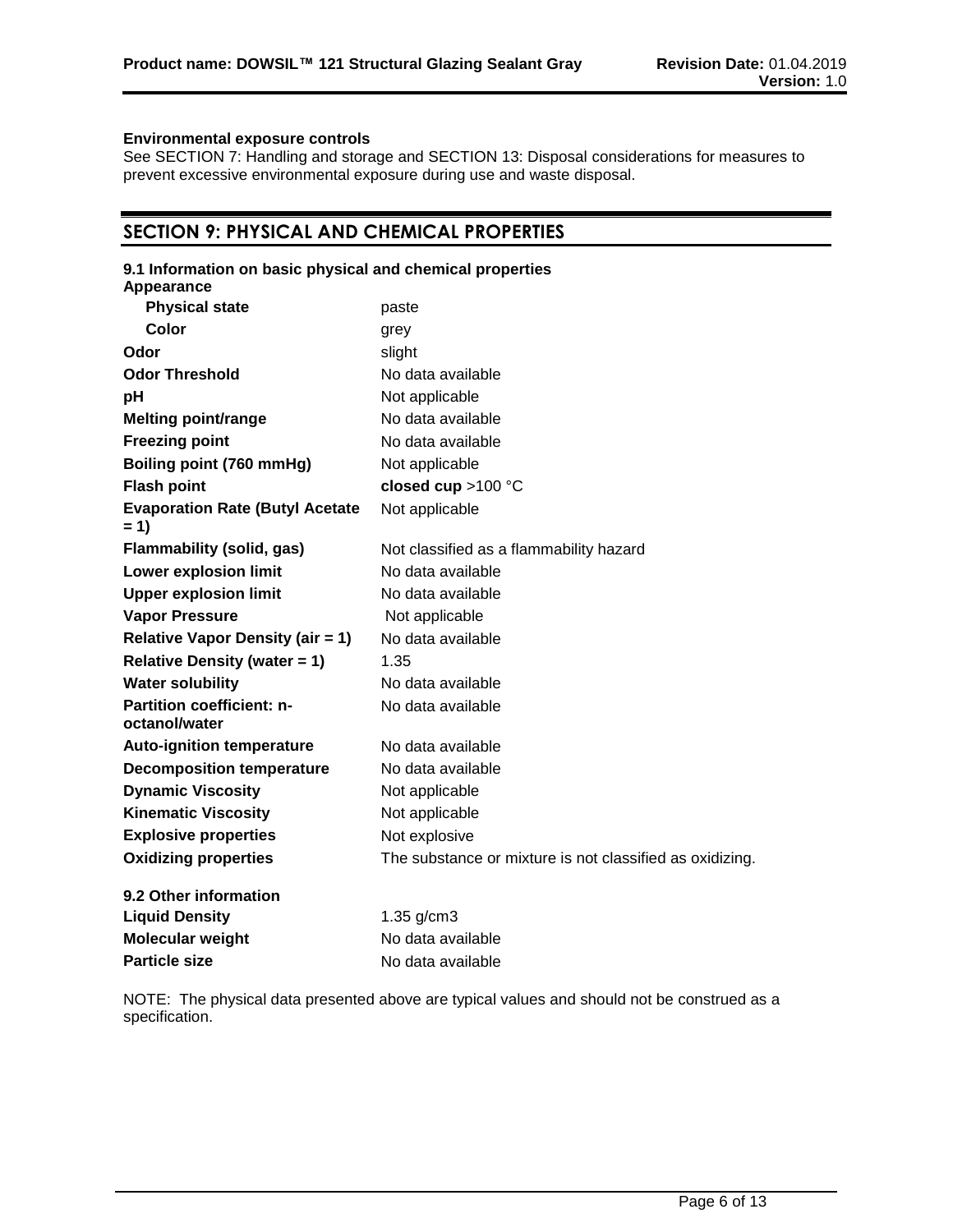# **SECTION 10: STABILITY AND REACTIVITY**

- **10.1 Reactivity:** Not classified as a reactivity hazard.
- **10.2 Chemical stability:** Stable under normal conditions.
- **10.3 Possibility of hazardous reactions:** Can react with strong oxidizing agents.
- **10.4 Conditions to avoid:** None known.
- **10.5 Incompatible materials:** Oxidizing agents

**10.6 Hazardous decomposition products:** Formaldehyde.

# **SECTION 11: TOXICOLOGICAL INFORMATION**

*Toxicological information appears in this section when such data is available.*

#### **11.1 Information on toxicological effects Acute toxicity**

# **Acute oral toxicity**

Very low toxicity if swallowed. Harmful effects not anticipated from swallowing small amounts.

As product: Single dose oral LD50 has not been determined.

Based on information for component(s): LD50, Rat, > 5,000 mg/kg Estimated.

### **Acute dermal toxicity**

Prolonged skin contact is unlikely to result in absorption of harmful amounts.

As product: The dermal LD50 has not been determined.

Based on information for component(s): LC50, Rabbit, > 5,000 mg/kg Estimated.

#### **Acute inhalation toxicity**

Brief exposure (minutes) is not likely to cause adverse effects. Vapor from heated material or mist may cause respiratory irritation. As product: The LC50 has not been determined.

#### **Skin corrosion/irritation**

Brief contact is essentially nonirritating to skin.

**Serious eye damage/eye irritation** May cause slight temporary eye irritation. Corneal injury is unlikely. May cause mild eye discomfort.

#### **Sensitization**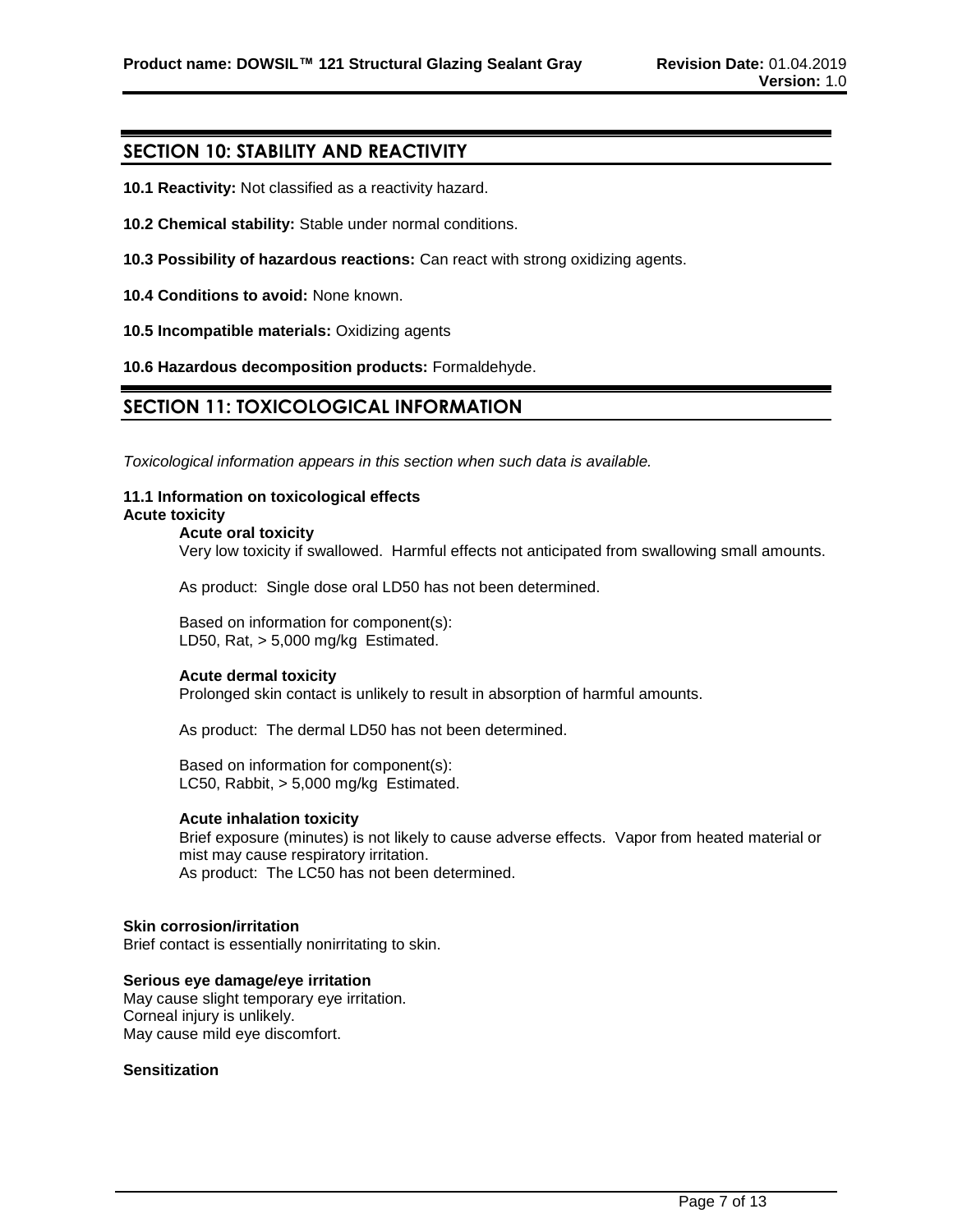For the major component(s): Did not cause allergic skin reactions when tested in guinea pigs.

For respiratory sensitization: No relevant data found.

### **Specific Target Organ Systemic Toxicity (Single Exposure)**

Available data are inadequate to determine single exposure specific target organ toxicity.

#### **Specific Target Organ Systemic Toxicity (Repeated Exposure)**

Based on available data, repeated exposures are not anticipated to cause significant adverse effects.

#### **Carcinogenicity**

No relevant data found.

#### **Teratogenicity**

For the major component(s): For similar material(s): Did not cause birth defects or any other fetal effects in laboratory animals.

#### **Reproductive toxicity**

For the major component(s): For similar material(s): In animal studies, did not interfere with reproduction.

#### **Mutagenicity**

For the major component(s): In vitro genetic toxicity studies were negative.

#### **Aspiration Hazard**

Based on physical properties, not likely to be an aspiration hazard.

### **COMPONENTS INFLUENCING TOXICOLOGY:**

### **Dodecamethyl cyclohexasiloxane**

**Acute inhalation toxicity** The LC50 has not been determined.

# **Octadecanoic acid**

**Acute inhalation toxicity** The LC50 has not been determined.

# **SECTION 12: ECOLOGICAL INFORMATION**

*Ecotoxicological information appears in this section when such data is available.*

### **12.1 Toxicity**

**Dodecamethyl cyclohexasiloxane Acute toxicity to algae/aquatic plants** Not expected to be acutely toxic to aquatic organisms.

No toxicity at the limit of solubility ErC50, Pseudokirchneriella subcapitata (green algae), 72 Hour, > 0.002 mg/l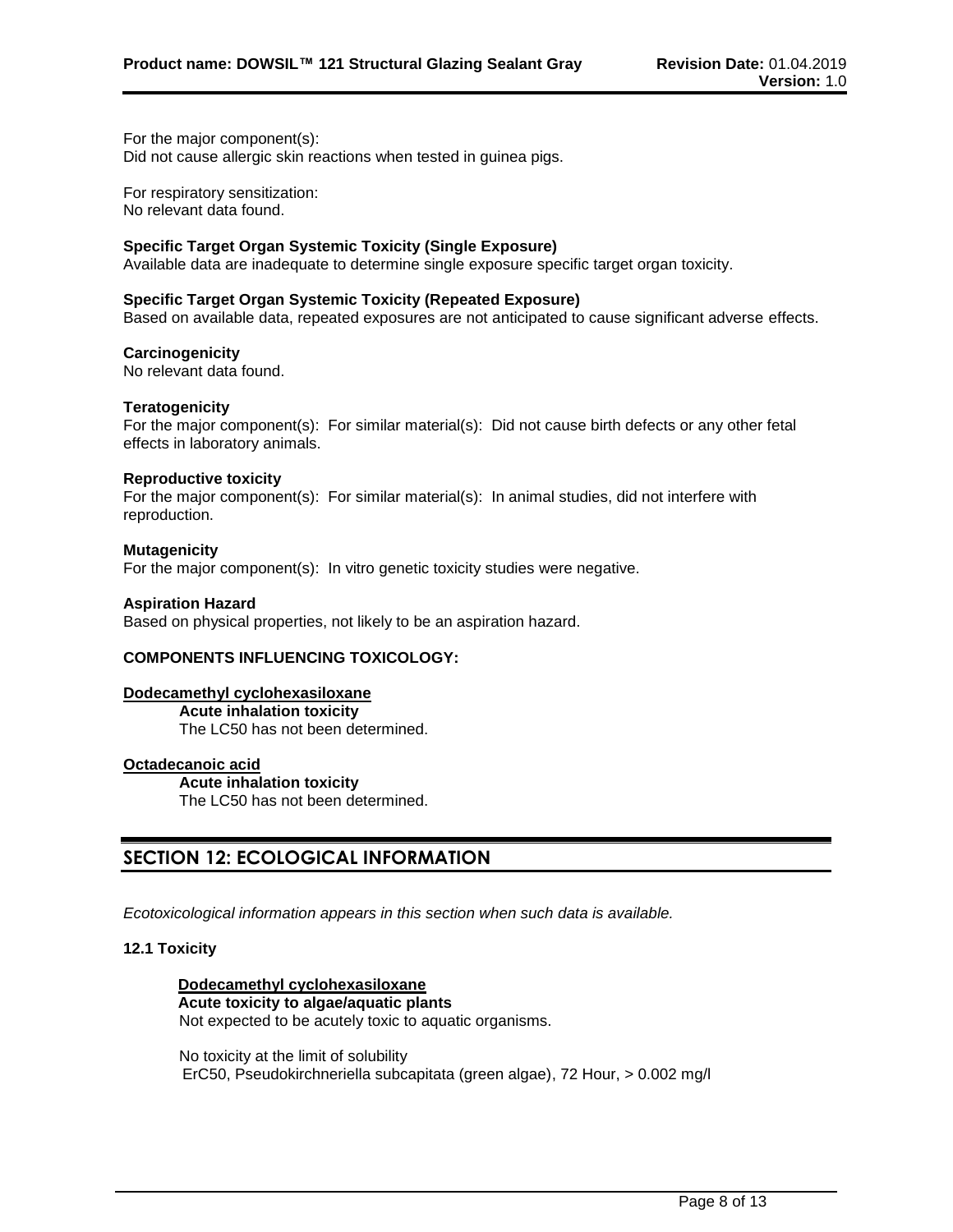**Chronic toxicity to aquatic invertebrates** No toxicity at the limit of solubility NOEC, Daphnia magna (Water flea), 21 d, 0.0046 mg/l

#### **Octadecanoic acid**

#### **Acute toxicity to fish**

Material is not classified as dangerous to aquatic organisms (LC50/EC50/IC50/LL50/EL50 greater than 100 mg/L in most sensitive species). LC50, Pimephales promelas (fathead minnow), 96 Hour, > 100 mg/l, Method Not Specified.

**Acute toxicity to aquatic invertebrates**

No toxicity at the limit of solubility EC50, Daphnia magna (Water flea), 48 Hour, > 4.8 mg/l, OECD Test Guideline 202

#### **Acute toxicity to algae/aquatic plants**

No toxicity at the limit of solubility EC50, Pseudokirchneriella subcapitata (green algae), 72 Hour, > 0.9 mg/l, OECD Test Guideline 201

#### **Toxicity to bacteria**

EC10, Pseudomonas putida, 16 Hour, 883 mg/l

#### **Chronic toxicity to aquatic invertebrates**

No toxicity at the limit of solubility NOEC, Daphnia magna (Water flea), 21 d, > 0.22 mg/l

### **12.2 Persistence and degradability**

### **Dodecamethyl cyclohexasiloxane**

**Biodegradability:** Based on stringent OECD test guidelines, this material cannot be considered as readily biodegradable; however, these results do not necessarily mean that the material is not biodegradable under environmental conditions. 10-day Window: Fail **Biodegradation:** 57 % **Exposure time:** 28 d **Method:** OECD Test Guideline 301B

#### **Octadecanoic acid**

**Biodegradability:** Material is readily biodegradable. Passes OECD test(s) for ready biodegradability.

**Biodegradation:** 77 % **Exposure time:** 28 d **Method:** Other guidelines

#### **12.3 Bioaccumulative potential**

#### **Dodecamethyl cyclohexasiloxane**

**Bioaccumulation:** Bioconcentration potential is low (BCF less than 100 or log Pow greater than 7).

**Partition coefficient: n-octanol/water(log Pow):** 8.87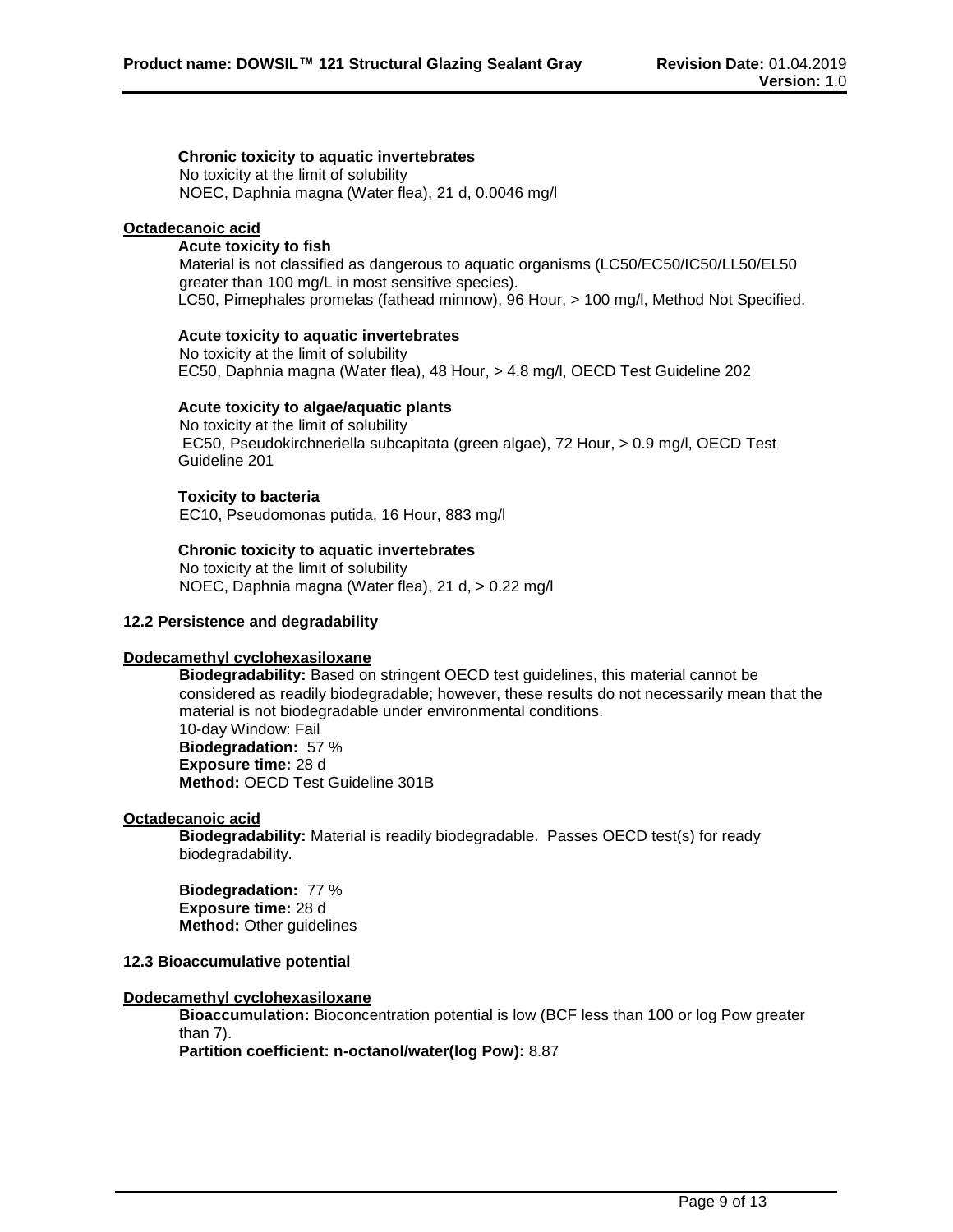#### **Octadecanoic acid**

**Bioaccumulation:** Bioconcentration potential is low (BCF less than 100 or log Pow greater than 7).

**Partition coefficient: n-octanol/water(log Pow):** 8.23 Estimated. **Bioconcentration factor (BCF):** 10 Fish Estimated.

### **12.4 Mobility in soil**

#### **Dodecamethyl cyclohexasiloxane**

Potential for mobility in soil is very high (Koc between 0 and 50).

#### **Octadecanoic acid**

Expected to be relatively immobile in soil (Koc > 5000). Given its very low Henry's constant, volatilization from natural bodies of water or moist soil is not expected to be an important fate process. **Partition coefficient (Koc):** 11668 Estimated.

#### **12.5 Results of PBT and vPvB assessment**

#### **Dodecamethyl cyclohexasiloxane**

Dodecamethyl cyclohexasiloxane (D6) meets the current REACh Annex XIII criteria for vPvB. However, D6 does not behave similarly to known PBT/vPvB substances. The weight of scientific evidence from field studies shows that D6 is not biomagnifying in aquatic and terrestrial food webs. D6 in air will degrade by reaction with naturally occurring hydroxyl radicals in the atmosphere. Any D6 in air that does not degrade by reaction with hydroxyl radicals is not expected to deposit from the air to water, to land, or to living organisms.

#### **Octadecanoic acid**

This substance has not been assessed for persistence, bioaccumulation and toxicity (PBT).

#### **12.6 Other adverse effects**

#### **Dodecamethyl cyclohexasiloxane**

This substance is not on the Montreal Protocol list of substances that deplete the ozone layer.

#### **Octadecanoic acid**

This substance is not on the Montreal Protocol list of substances that deplete the ozone layer.

# **SECTION 13: DISPOSAL CONSIDERATIONS**

#### **13.1 Waste treatment methods**

Do not dump into any sewers, on the ground, or into any body of water. This product, when being disposed of in its unused and uncontaminated state should be treated as a hazardous waste according to EC Directive 2008/98/EC. Any disposal practices must be in compliance with all national and provincial laws and any municipal or local by-laws governing hazardous waste. For used, contaminated and residual materials additional evaluations may be required.

The definitive assignment of this material to the appropriate EWC group and thus its proper EWC code will depend on the use that is made of this material. Contact the authorized waste disposal services.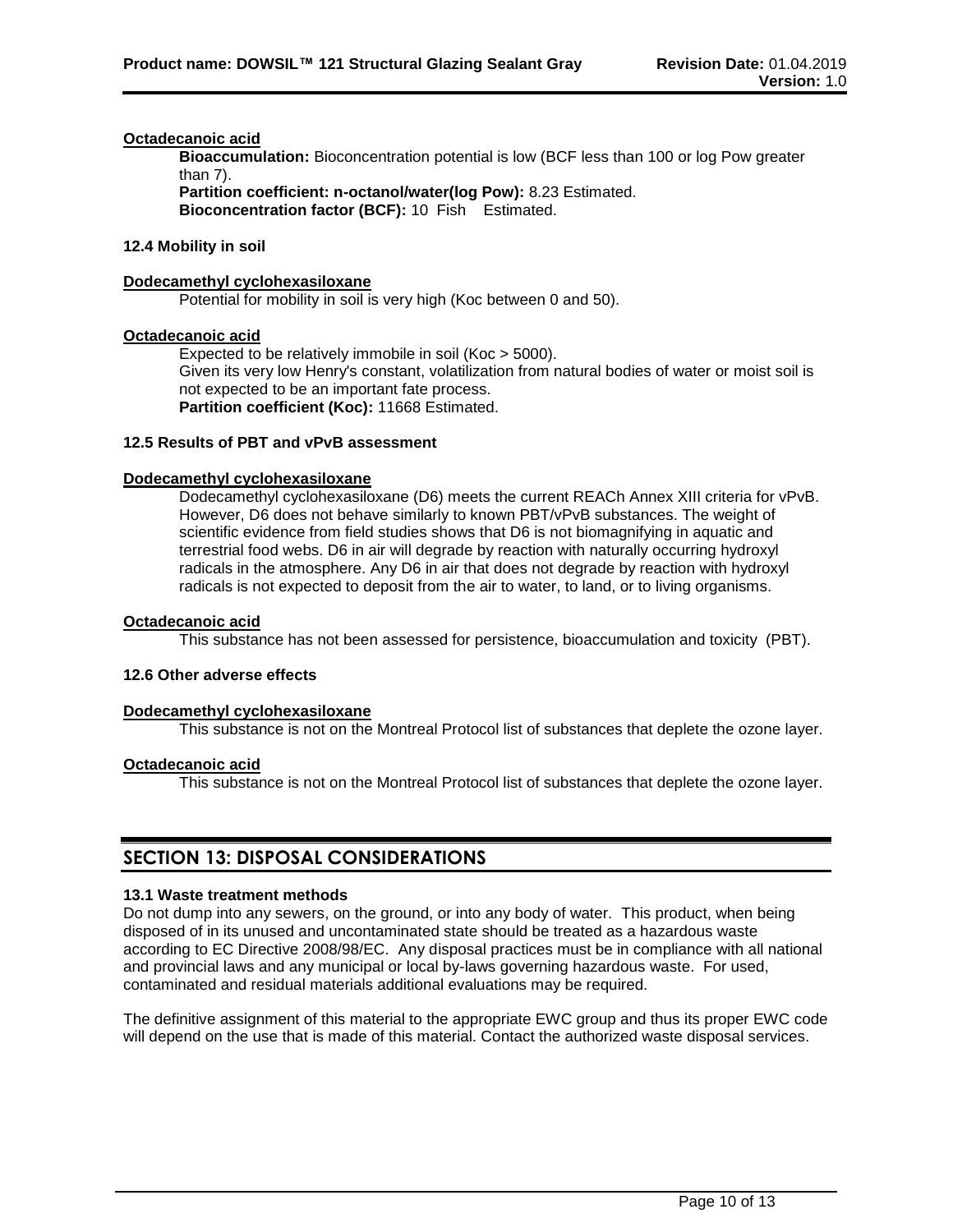# **SECTION 14: TRANSPORT INFORMATION**

#### **Classification for ROAD and Rail transport (ADR/RID):**

| 14.1 | <b>UN number</b>                                                                                   | Not applicable                                                       |
|------|----------------------------------------------------------------------------------------------------|----------------------------------------------------------------------|
|      | 14.2 UN proper shipping name                                                                       | Not regulated for transport                                          |
| 14.3 | <b>Transport hazard class(es)</b>                                                                  | Not applicable                                                       |
| 14.4 | <b>Packing group</b>                                                                               | Not applicable                                                       |
|      | 14.5 Environmental hazards                                                                         | Not considered environmentally hazardous based on<br>available data. |
|      | 14.6 Special precautions for user No data available.                                               |                                                                      |
|      | <b>Classification for SEA transport (IMO-IMDG):</b>                                                |                                                                      |
| 14.1 | <b>UN number</b>                                                                                   | Not applicable                                                       |
|      | 14.2 UN proper shipping name                                                                       | Not regulated for transport                                          |
| 14.3 | Transport hazard class(es)                                                                         | Not applicable                                                       |
| 14.4 | <b>Packing group</b>                                                                               | Not applicable                                                       |
| 14.5 | <b>Environmental hazards</b>                                                                       | Not considered as marine pollutant based on available data.          |
|      | 14.6 Special precautions for user                                                                  | No data available.                                                   |
|      | 14.7 Transport in bulk according<br>to Annex I or II of MARPOL<br>73/78 and the IBC or IGC<br>Code | Consult IMO regulations before transporting ocean bulk               |
|      | <b>Classification for AIR transport (IATA/ICAO):</b>                                               |                                                                      |
|      |                                                                                                    |                                                                      |

# **14.1 UN number** Not applicable **14.2 UN proper shipping name** Not regulated for transport **14.3 Transport hazard class(es)** Not applicable

- **14.4 Packing group** Not applicable
- **14.5 Environmental hazards** Not applicable
- **14.6 Special precautions for user** No data available.

This information is not intended to convey all specific regulatory or operational requirements/information relating to this product. Transportation classifications may vary by container volume and may be influenced by regional or country variations in regulations. Additional transportation system information can be obtained through an authorized sales or customer service representative. It is the responsibility of the transporting organization to follow all applicable laws, regulations and rules relating to the transportation of the material.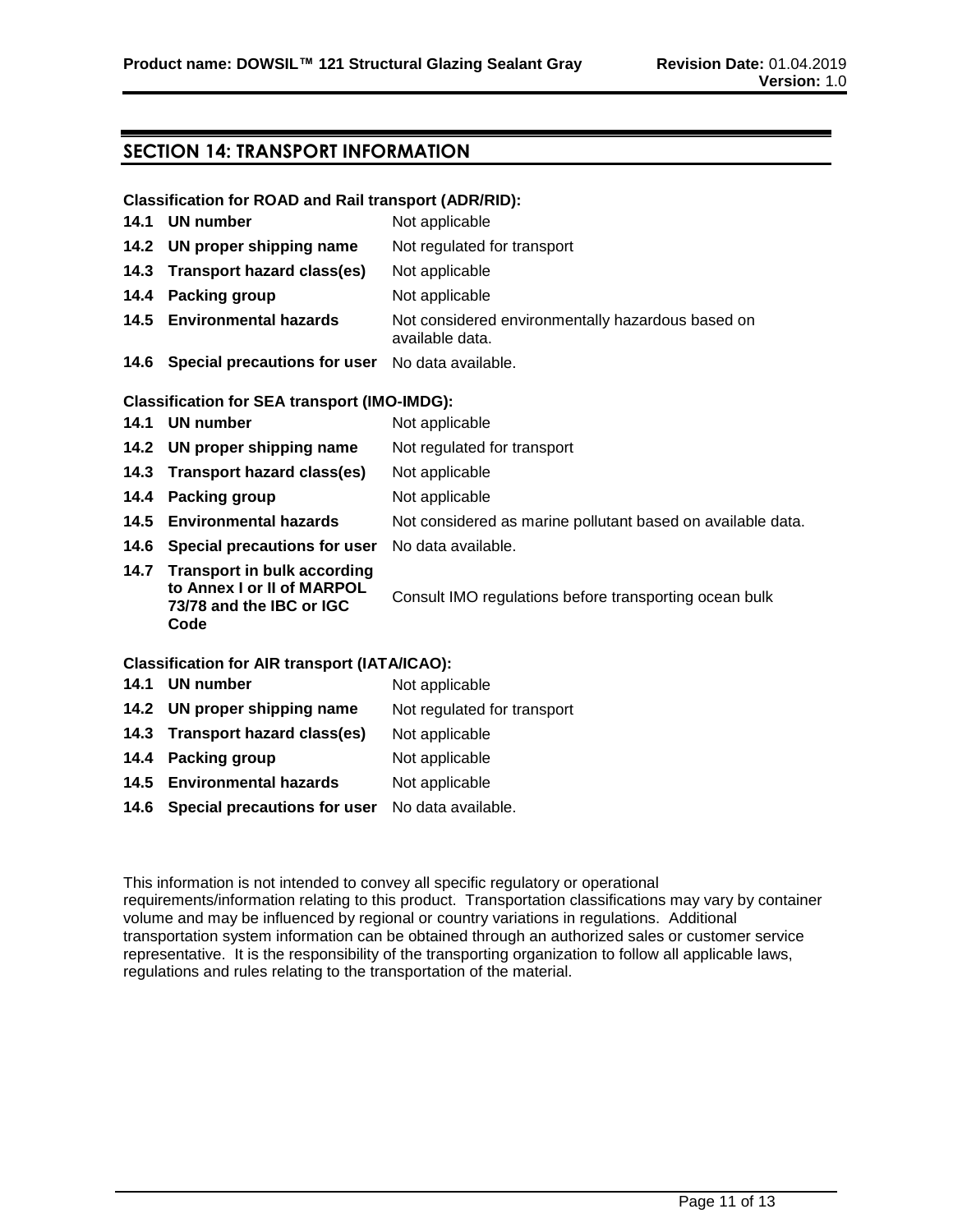# **SECTION 15: REGULATORY INFORMATION**

### **15.1 Safety, health and environmental regulations/legislation specific for the substance or mixture**

#### **REACh Regulation (EC) No 1907/2006**

This product contains only components that have been either registered, are exempt from registration, are regarded as registered or are not subject to registration according to Regulation (EC) No. 1907/2006 (REACH)., The aforementioned indications of the REACH registration status are provided in good faith and believed to be accurate as of the effective date shown above. However, no warranty, express or implied, is given. It is the buyer´s/user´s responsibility to ensure that his/her understanding of the regulatory status of this product is correct.

#### **Authorisation status under REACH:**

The following substance/s contained in this product might be or is/are subject to authorization in accordance with REACH:

CAS-No.: 540-97-6 | Name: Dodecamethyl cyclohexasiloxane Authorisation status: listed in the Candidate List of Substances of Very High Concern for Authorisation Authorisation number: Not available Sunset date: Not available Exempted (Categories of) Uses: Not available

#### **Seveso III: Directive 2012/18/EU of the European Parliament and of the Council on the control of major-accident hazards involving dangerous substances.**

Listed in Regulation: Not applicable

### **15.2 Chemical safety assessment**

Not applicable

# **SECTION 16: OTHER INFORMATION**

### **Classification and procedure used to derive the classification for mixtures according to Regulation (EC) No 1272/2008**

This product is not classified as dangerous according to EC criteria.

#### **Revision**

Identification Number: 4117528 / A279 / Issue Date: 01.04.2019 / Version: 1.0 Most recent revision(s) are noted by the bold, double bars in left-hand margin throughout this document.

#### **Legend**

| <b>ACGIH</b> | USA. ACGIH Threshold Limit Values (TLV) |
|--------------|-----------------------------------------|
| Dow IHG      | Dow Industrial Hygiene Guideline        |
| TWA          | Time weighted average                   |

#### **Full text of other abbreviations**

ADN - European Agreement concerning the International Carriage of Dangerous Goods by Inland Waterways; ADR - European Agreement concerning the International Carriage of Dangerous Goods